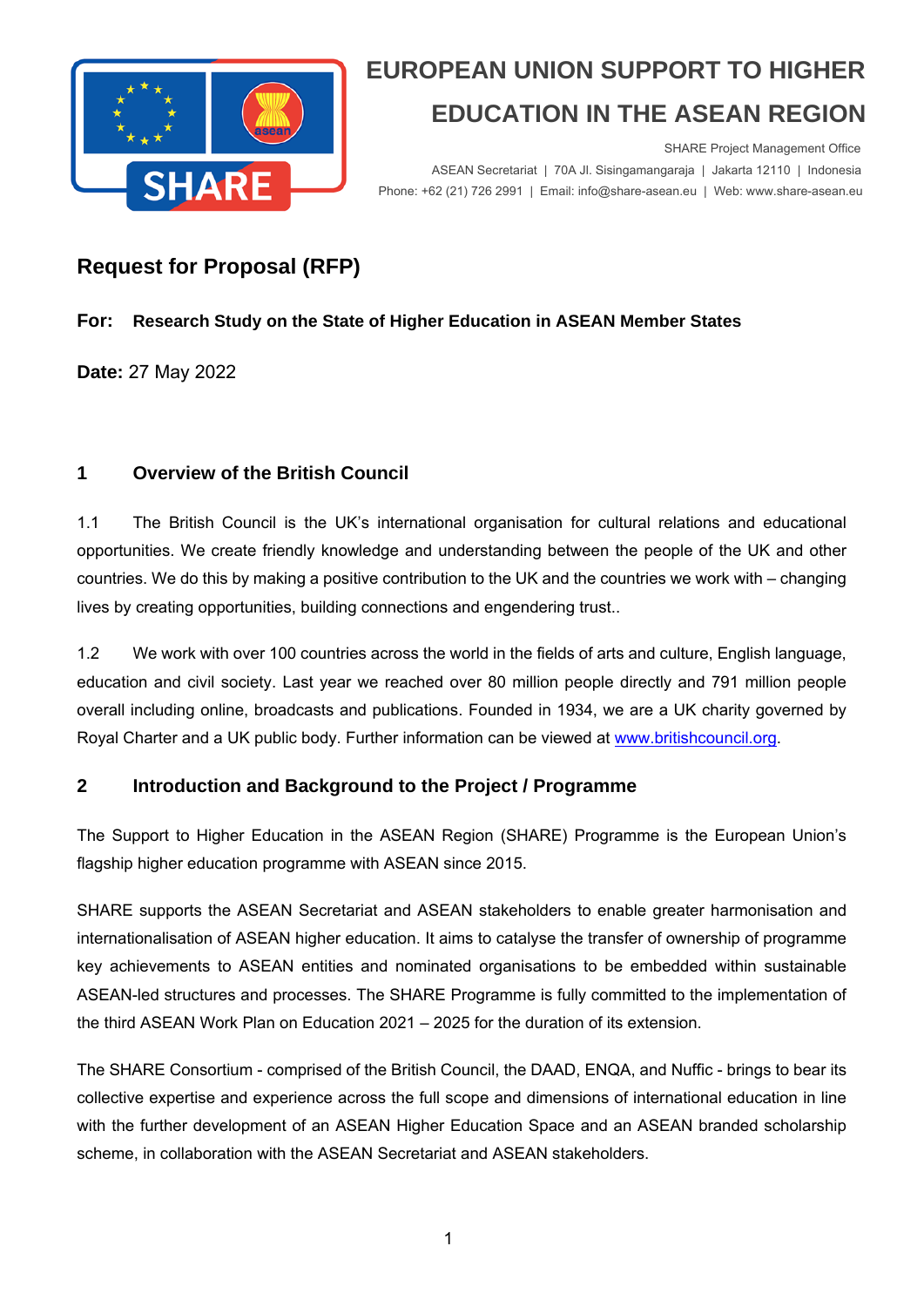

 SHARE Project Management Office ASEAN Secretariat | 70A Jl. Sisingamangaraja | Jakarta 12110 | Indonesia<br>Phone: +62 (21) 726 2991 | Email: info@share-asean.eu | Web: www.share-asean.eu Phone: +62 (21) 726 2991 | Email: info@share-asean.eu | Web: www.share-asean.eu

The overall objective of the SHARE Programme Extension is to strengthen regional cooperation, enhance the quality, regional competitiveness and internationalisation of ASEAN higher education institutions contributing to an ASEAN Community in 2025 and beyond.

The overall purpose of the SHARE Programme is:

- To enhance the harmonisation of ASEAN Higher Education area through the formulation of ASEAN Higher Education frameworks, taking into account the EU experience and promotion of equal access for girls and women to quality Higher Education free from discrimination; and
- To support mutual recognition, student mobility and equal opportunities for all, including female students and people with disabilities, among HEIs in ASEAN, and to strengthen people-to-people connectivity.

The expected results are:

- Enhanced opportunities for policy dialogue on strategic issues (including equal opportunities and gender equality) of harmonisation of ASEAN higher education involving variety of stakeholders including ASEAN and EU as required;
- ASEAN Qualifications Reference Framework and ASEAN Regional Quality Assurance including disaggregated data collection further developed and supported:
- ASEAN Credit Transfer System (ACTS) and ASEAN-EU Credit Transfer System (AECTS) further developed and tested through mobility with scholarships.

The current phase of the SHARE Programme sees the Programme providing further technical assistance to the ASEAN Secretariat and regional stakeholders in their implementation of the **ASEAN Work Plan on Education 2021-2025**, which was adopted by the ASEAN Education Ministers Meeting (ASED) on 31 May 2021. As a key sector for the ASEAN region, Higher Education is incorporated in the Work Plan through 'Outcome 3: *Enhanced regional capacity in higher education as part of lifelong learning provision, including the harmonisation of ASEAN higher education.* 

There is a need for technical assistance particularly on an updated report on the State of Play on Higher Education in the ASEAN region. This is considering that the UNESCO Asia-Pacific Bureau for Education and SEAMEO RIHED's 'Higher Education in South-East Asia' report and the Asian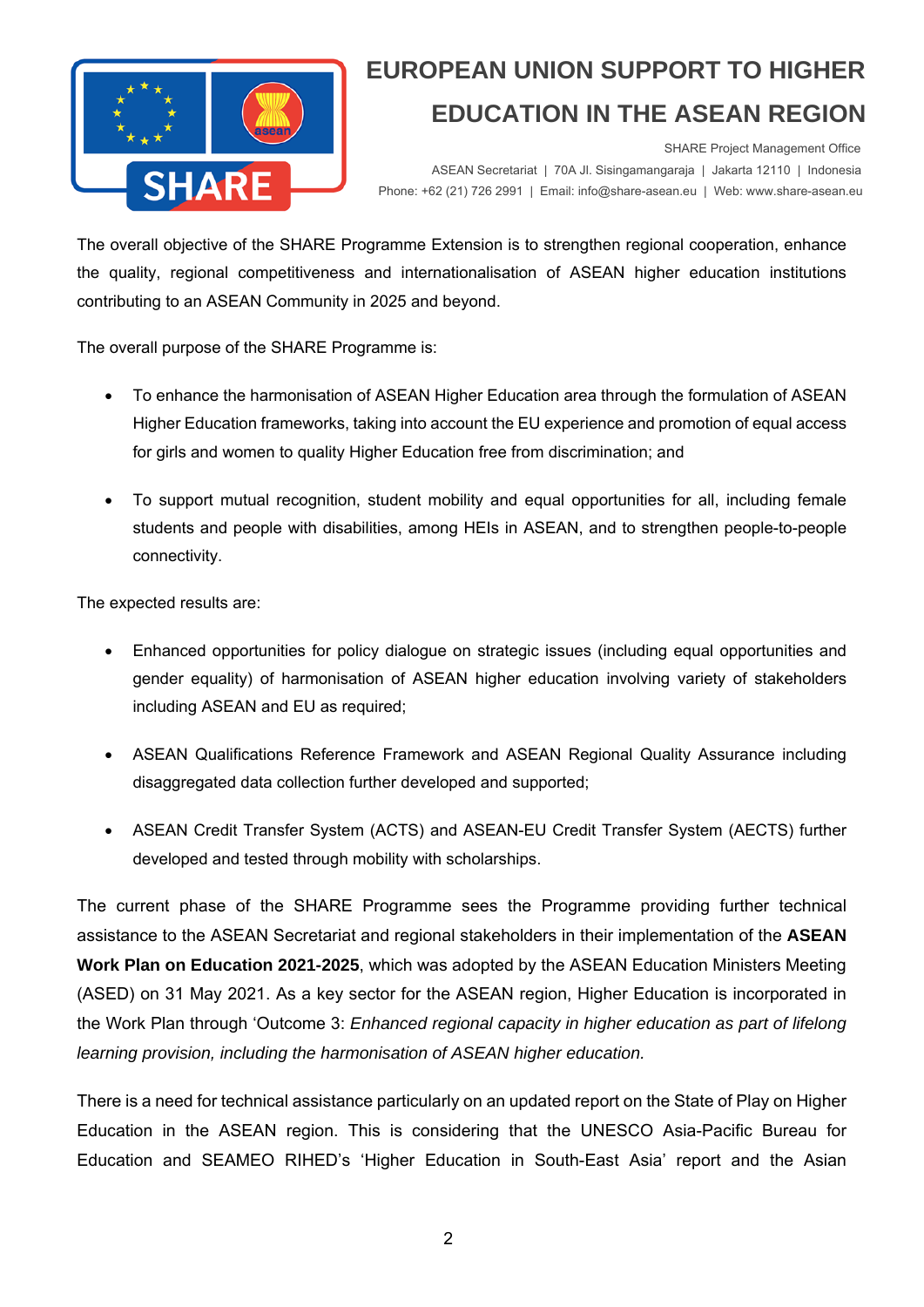

 SHARE Project Management Office ASEAN Secretariat | 70A Jl. Sisingamangaraja | Jakarta 12110 | Indonesia<br>Phone: +62 (21) 726 2991 | Email: info@share-asean.eu | Web: www.share-asean.eu Phone: +62 (21) 726 2991 | Email: info@share-asean.eu | Web: www.share-asean.eu

Development Bank's 'Higher Education Across Asia: An Overview of Issues and Strategies' report, were published over ten to fifteen years ago in 2006 and 2011 respectively.

There is a need for a renewed assessment of the state of higher education in the ASEAN Region, and a look into the challenges and opportunities in sustaining ASEAN higher education developments post-SHARE programme in the ASEAN region through the provision of the ongoing development and sustainability of intra-ASEAN student mobility and an ASEAN Branded Scholarship Programme. This state of play of higher education report in ASEAN will include thematic analysis of challenges and opportunities in higher education inclusion, equity, relevance to the changing world of work, and sustainability of an ASEAN Higher Education Common Space. The report will significantly contribute to guiding higher education policy development and reforms in the ASEAN region.

#### **3 Proposal Conditions and Contractual Requirements**

This section of the RFP sets out the British Council's contracting requirements, general policy requirements, and the general conditions relating to this procurement process ("**Procurement Process**").

#### **3.1 Contracting requirements**

3.1.1 The contracting authority is the British Council which includes any other companies and organisations that control or are controlled by the British Council from time to time (see: http://www.britishcouncil.org/organisation/structure/status).

3.1.2 The appointed supplier will be expected to provide services remotely.

3.1.3 The Contract awarded will be for a duration of a maximum of 5 months.

3.1.4 As set out at Annex [1] (Terms and Conditions of Contract) ("**Contract**"). By submitting a Proposal, you are agreeing to be bound by the terms of this RFP and the Contract without further negotiation or amendment. Once the Contract is awarded, there will be no changes allowed to the Contract (except in accordance with the provisions of the Contract). Any clarification questions in relation to any aspect of this Procurement Process and the associated documentation should be submitted in accordance with the process set out in paragraph 12 (*Clarification Requests*). Only changes which relate to the correction of ambiguity or manifest error in relation to the terms of the Contract will be considered and, if necessary, the British Council may, when issuing its response to clarification questions, reissue Annex [1] to reflect such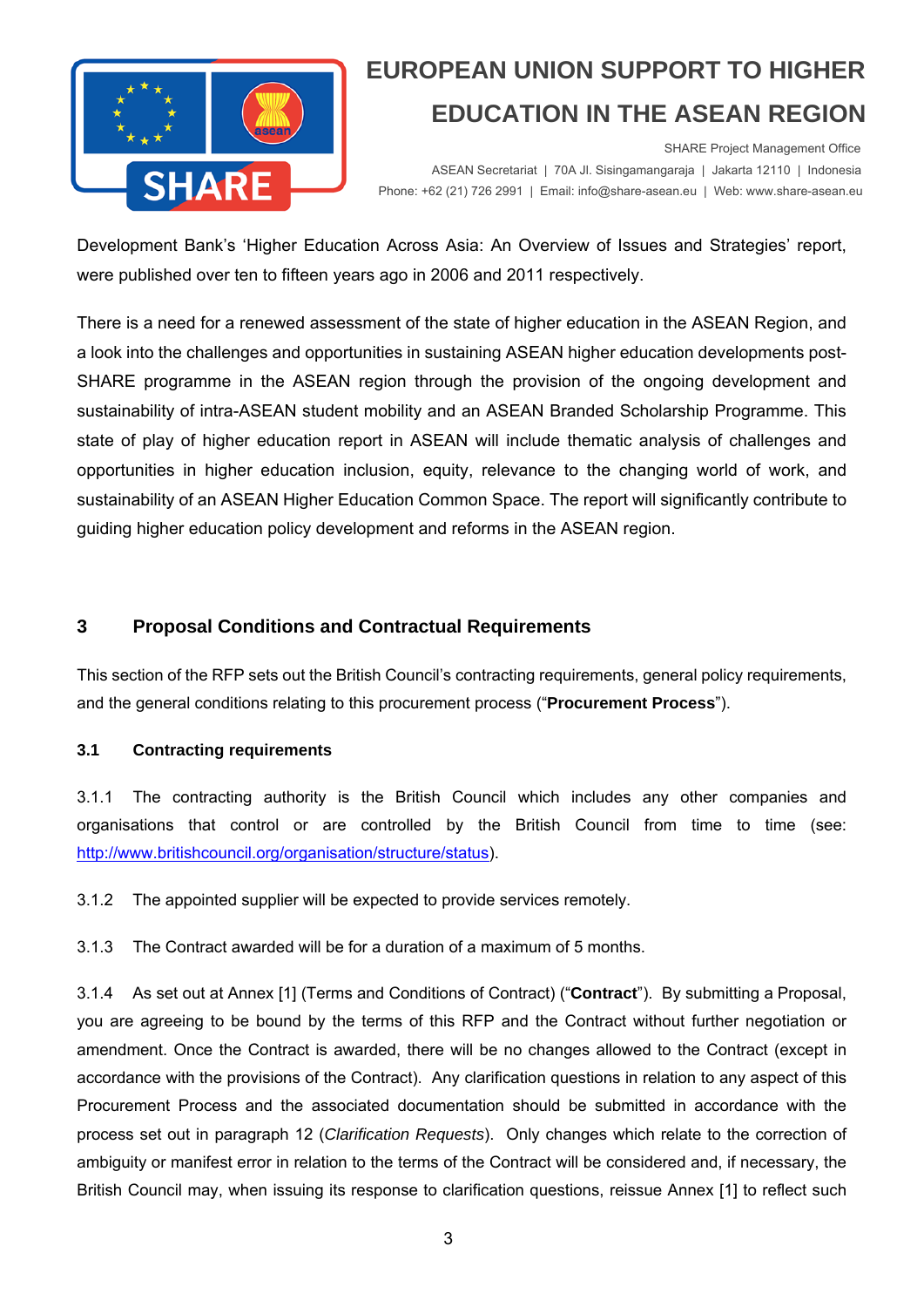

 SHARE Project Management Office ASEAN Secretariat | 70A Jl. Sisingamangaraja | Jakarta 12110 | Indonesia<br>Phone: +62 (21) 726 2991 | Email: info@share-asean.eu | Web: www.share-asean.eu Phone: +62 (21) 726 2991 | Email: info@share-asean.eu | Web: www.share-asean.eu

changes. Any proposed amendments received from a potential supplier as part of its Proposal shall entitle the British Council to reject that Proposal and to disqualify that potential supplier from this Procurement Process.

#### **3.2 General Policy Requirements**

3.2.1 By submitting a Proposal, you confirm that you will, and that you will ensure that any consortium members and/or subcontractors will, comply with all applicable laws, codes of practice, statutory guidance and applicable British Council policies relevant to the goods and/or services being supplied. All relevant British Council policies that suppliers are expected to comply with can be found on the British Council website (https://www.britishcouncil.org/organisation/transparency/policies).

#### **3.3 General Proposal conditions ("Proposal Conditions")**

3.3.1 Application of these Proposal Conditions – In participating in this Procurement Process and/or by submitting a Proposal it will be implied that you accept and will be bound by all the provisions of this RFP and its Annexes. Accordingly, Proposals should be made on the basis of and strictly in accordance with the requirements of this RFP.

3.3.2 Third party verifications – Your Proposal is submitted on the basis that you consent to the British Council carrying out all necessary actions to verify the information that you have provided, and the analysis of your Proposal being undertaken by one or more third parties commissioned by the British Council for such purposes.

3.3.3 Information provided to potential suppliers – Information that is supplied as part of this Procurement Process is supplied in good faith. The information contained in the RFP and the supporting documents and in any related written or oral communication is believed to be correct at the time of issue. No liability (save for fraudulent misrepresentation) is accepted for its accuracy, adequacy or completeness and no warranty is given as such.

3.3.4 Potential suppliers to make their own enquires – You are responsible for analysing and reviewing all information provided to you as part of this Procurement Process and for forming your own opinions and seeking advice as you consider appropriate. The clarification process set out in paragraph 12 should be used for any queries in relation to this Procurement Process.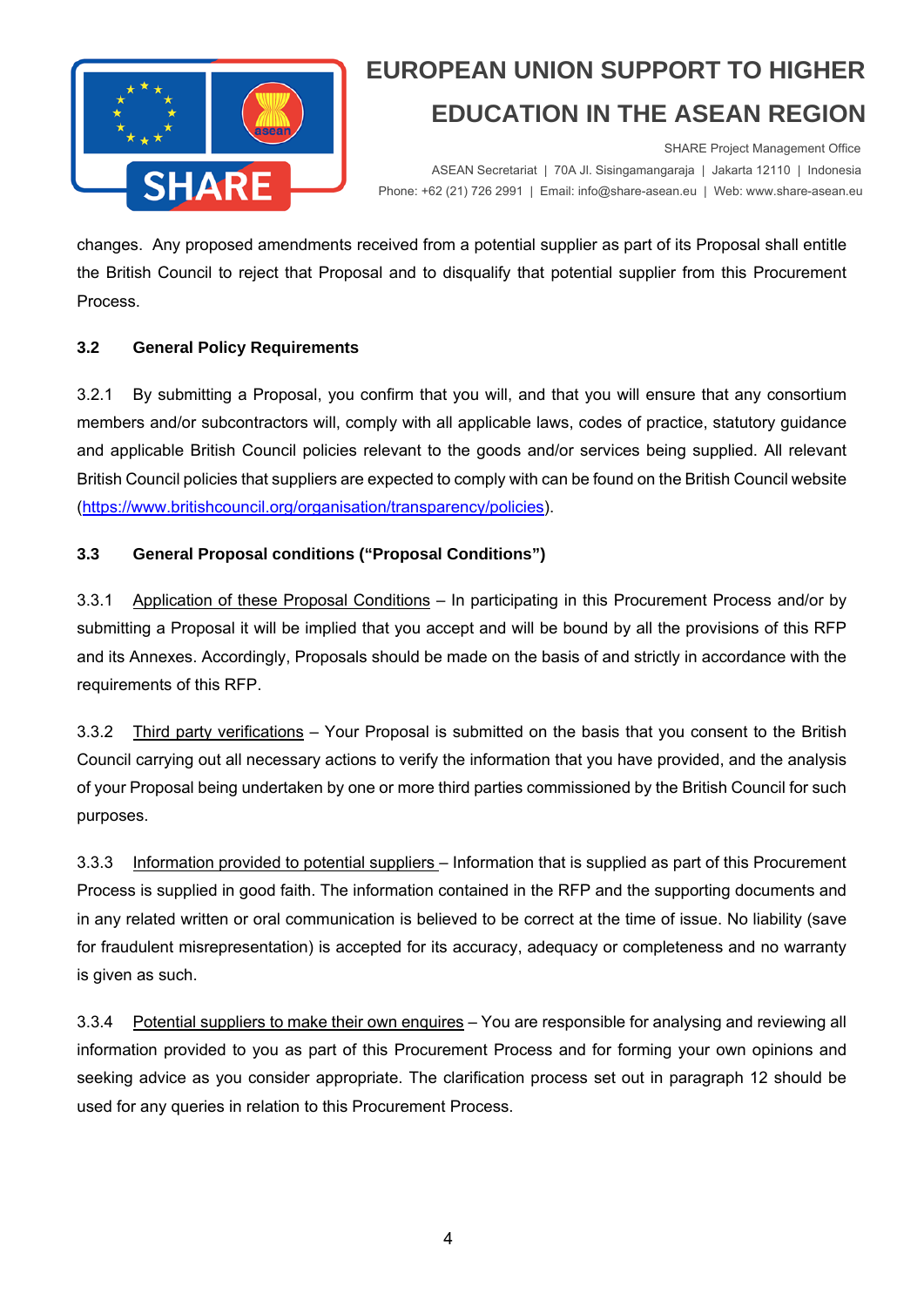

 SHARE Project Management Office ASEAN Secretariat | 70A Jl. Sisingamangaraja | Jakarta 12110 | Indonesia<br>Phone: +62 (21) 726 2991 | Email: info@share-asean.eu | Web: www.share-asean.eu Phone: +62 (21) 726 2991 | Email: info@share-asean.eu | Web: www.share-asean.eu

3.3.5 Amendments to the RFP – At any time prior to the Response Deadline, the British Council may amend the RFP and if appropriate, the Response Deadline shall, at the discretion of the British Council, be extended.

3.3.6 Compliance of Proposal – Any goods and/or services offered should be on the basis of and strictly in accordance with the RFP (including, without limitation, any specification of the British Council's requirements, these Proposal Conditions and the Contract) and all other documents and any clarifications or updates issued by the British Council as part of this Procurement Process.

3.3.7 Compliance with the terms of the Contract – The successful supplier must comply with the Contract as set out in Annex [1] without any amendment (save as described in paragraph 3.1.4).

3.3.8 Format of Proposal – Proposals must comprise the relevant documents as detailed by the British Council in Annex [2] (Supplier Proposal) completed in accordance with relevant all instructions. Any documents requested by the British Council must be completed in full. It is important that you read the RFP carefully before completing and submitting your Proposal.

3.3.9 Modifications to Proposals once submitted - You may modify your Proposal prior to the Response Deadline by giving written notice to the British Council. Any modification should be clear and submitted as a completely new Proposal in accordance with Annex [2] (Supplier Proposal) and these Proposal Conditions.

3.3.10 Disqualification – If you breach these Proposal Conditions, if there are any errors, omissions or material adverse changes relating to any information supplied by you at any stage in this Procurement Process, if any other circumstances set out in this RFP, and/or in any supporting documents, entitling the British Council to reject a Proposal apply and/or if you or your appointed advisers attempt:

- to inappropriately influence this Procurement Process or fix or set the price for goods or services;
- to enter into an arrangement with any other party that such party shall refrain from submitting a Proposal;
- to enter into any arrangement with any other party (other than another party that forms part of your consortium bid or is your proposed sub-contractor) as to the prices submitted;
- to collude in any other way;
- to engage in direct or indirect bribery or canvassing by you or your appointed advisers in relation to this Procurement Process; or
- to obtain information from any of the employees, agents or advisors of the British Council concerning this Procurement Process (other than as set out in these Proposal Conditions) or from another potential supplier or another Proposal,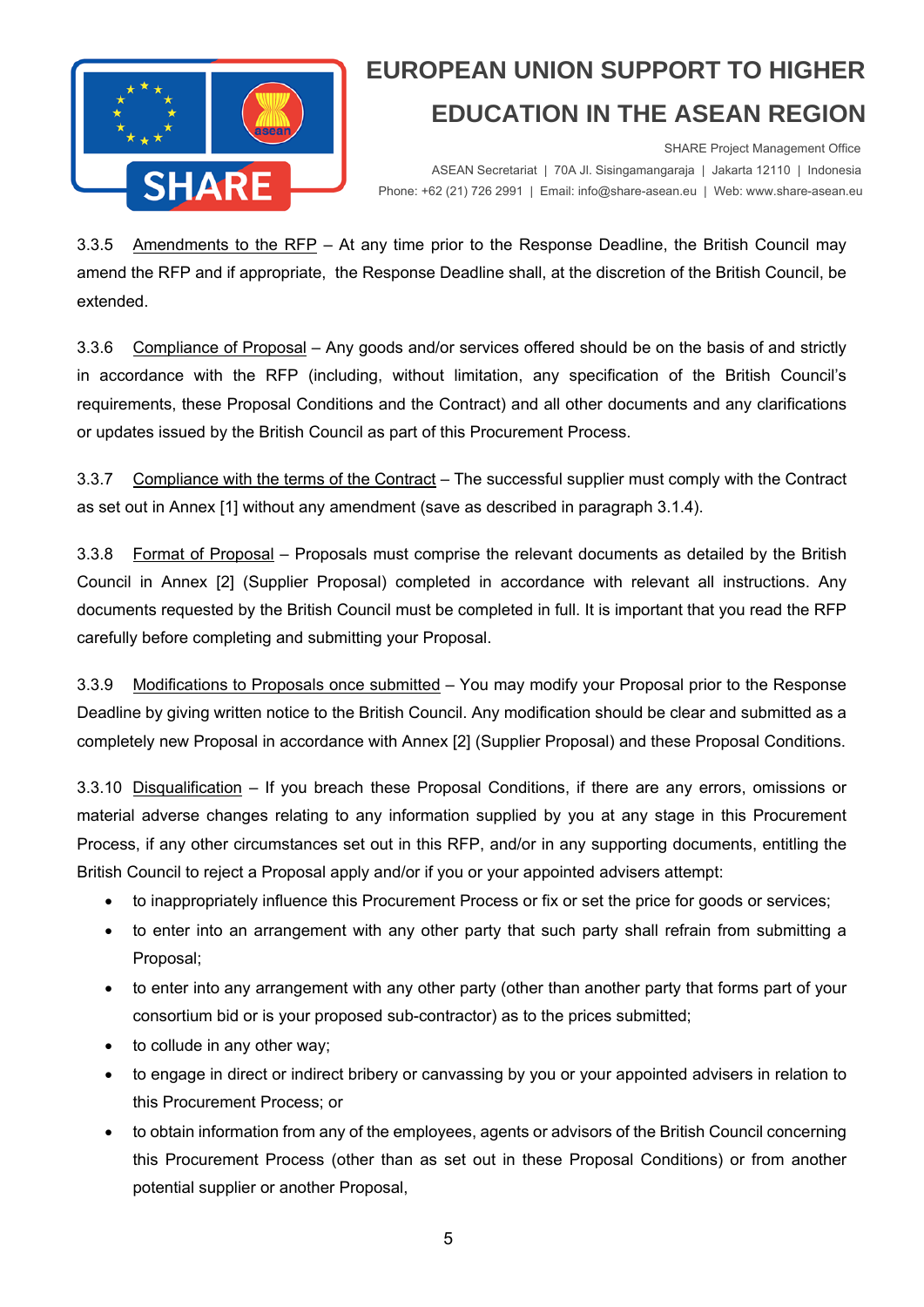

 SHARE Project Management Office ASEAN Secretariat | 70A Jl. Sisingamangaraja | Jakarta 12110 | Indonesia<br>Phone: +62 (21) 726 2991 | Email: info@share-asean.eu | Web: www.share-asean.eu Phone: +62 (21) 726 2991 | Email: info@share-asean.eu | Web: www.share-asean.eu

the British Council shall be entitled to reject your Proposal in full and to disqualify you from this Procurement Process. Subject to paragraph 3.3.1 below, by participating in this Procurement Process you accept that the British Council shall have no liability to a disqualified potential supplier in these circumstances.

3.3.11 Proposal costs – You are responsible for obtaining all information necessary for preparation of your Proposal and for all costs and expenses incurred in preparation of the Proposal. Subject paragraph 3.3.15, you accept by your participation in this Procurement Process, including without limitation the submission of a Proposal, that you will not be entitled to claim from the British Council any costs, expenses or liabilities that you may incur in submitting a Proposal irrespective of whether or not your Proposal is successful.

3.3.12 Rights to cancel or vary this Procurement Process – Nothing in this Procurement Process will bind the British Council to enter into any contractual or other arrangement with you or any other potential supplier. It is intended that the remainder of this Procurement Process will take place in accordance with the provisions of this RFP, but the British Council reserves the right to terminate, amend or vary (to include, without limitation, in relation to any timescales or deadlines) this Procurement Process by notice in writing. Subject to paragraph 3.3.15, the British will have no liability for any losses, costs or expenses you incur as a result of such actions.

3.3.13 Consortium Members and sub-contractors – It is your responsibility to ensure that any staff, consortium members, sub-contractors and advisers abide by these Proposal Conditions and the requirements of this RFP.

3.3.14 Liability – Nothing in these Proposal Conditions is intended to exclude or limit the liability of the British Council in relation to fraud or in other circumstances where the British Council's liability may not be limited under any applicable law.

### **4 Confidentiality and Information Governance**

4.1 All information supplied to you by the British Council, including this RFP and all other documents relating to this Procurement Process, either in writing or orally, must be treated in confidence and not disclosed to any third party (save to your professional advisers, consortium members and/or sub-contractors strictly for the purposes only of helping you to participate in this Procurement Process and/or prepare your Proposal) unless the information is already in the public domain or is required to be disclosed under any applicable laws.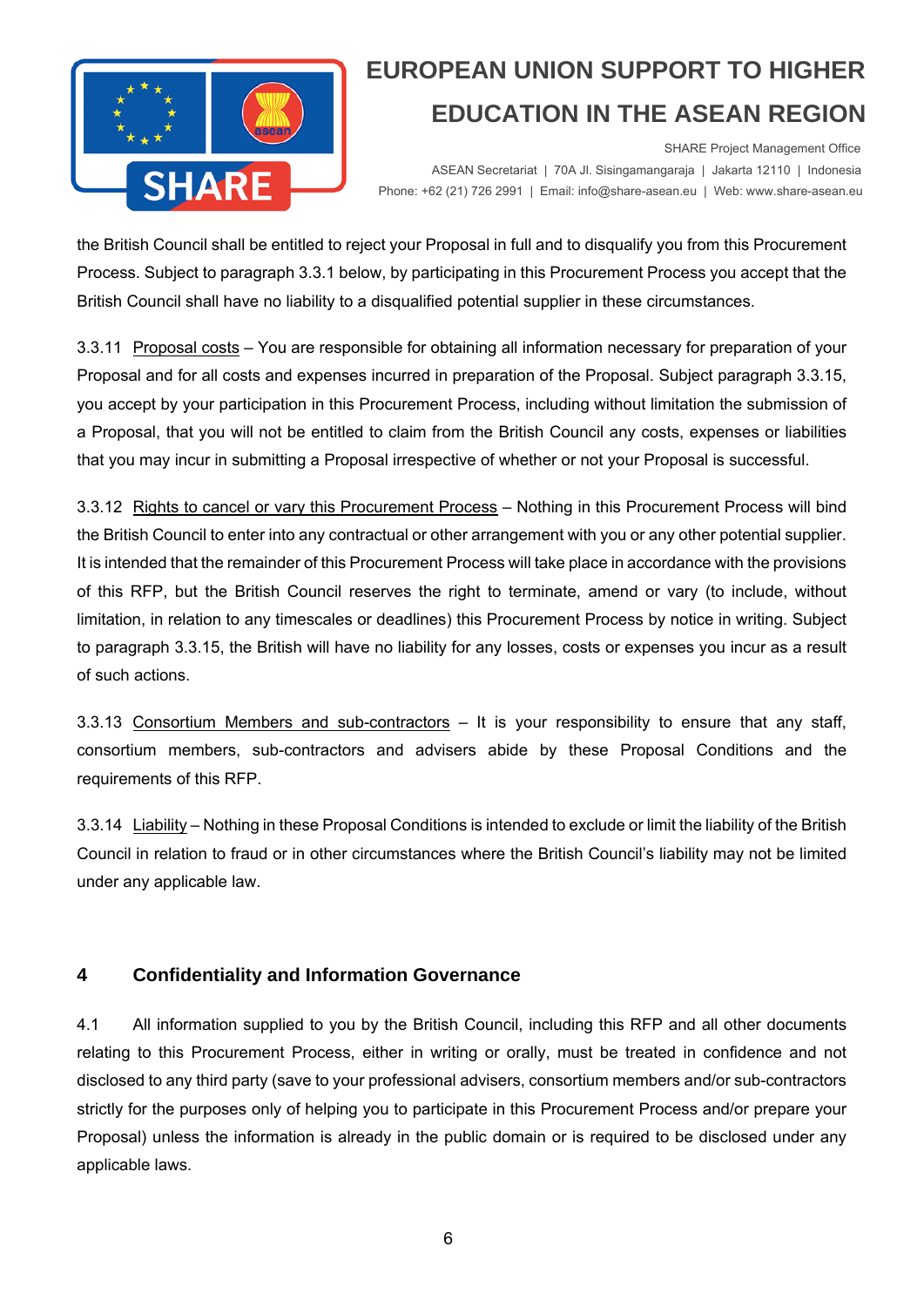

 SHARE Project Management Office ASEAN Secretariat | 70A Jl. Sisingamangaraja | Jakarta 12110 | Indonesia<br>Phone: +62 (21) 726 2991 | Email: info@share-asean.eu | Web: www.share-asean.eu Phone: +62 (21) 726 2991 | Email: info@share-asean.eu | Web: www.share-asean.eu

4.2 You shall not disclose, copy or reproduce any of the information supplied to you as part of this Procurement Process other than for the purposes of preparing and submitting a Proposal. There must be no publicity by you regarding the Procurement Process or the future award of any contract unless the British Council has given express written consent to the relevant communication.

4.3 The British Council reserves the right to disclose all documents relating to this Procurement Process, including without limitation your Proposal, to any employee, third party agent, adviser or other third party involved in the Procurement Process in support of, and/or in collaboration with, the British Council. The British Council further reserves the right to publish the Contract once awarded and/or disclose information in connection with supplier performance under the Contract in accordance with any public sector transparency policies (as referred to below). By participating in this Procurement Process, you agree to such disclosure and/or publication by the British Council in accordance with such rights reserved by it under this paragraph.

4.4 The Freedom of Information Act 2000 ("FOIA"), EU General Data Protection Regulation (GDPR) 2015, the Environmental Information Regulations 2004 ("EIR"), and public sector transparency policies apply to the British Council (together the "**Disclosure Obligations**").

4.5 You should be aware of the British Council's obligations and responsibilities under the Disclosure Obligations to disclose information held by the British Council. Information provided by you in connection with this Procurement Process, or with any contract that may be awarded as a result of this exercise, may therefore have to be disclosed by the British Council under the Disclosure Obligations, unless the British Council decides that one of the statutory exemptions under the FOIA or the EIR applies.

### **5 Proposal Validity**

5.1 Your Proposal must remain open for acceptance by the British Council for a period of sixty [60] days from the Response Deadline. A Proposal not valid for this period may be rejected by the British Council.

#### **6 Payment and Invoicing**

6.1 The British Council will pay correctly addressed and undisputed invoices within 30 days in accordance with the requirements of the Contract. Suppliers to the British Council must ensure comparable payment provisions apply to the payment of their sub-contractors and the sub-contractors of their subcontractors. General requirements for an invoice for the British Council include:

A description of the good/services supplied is included.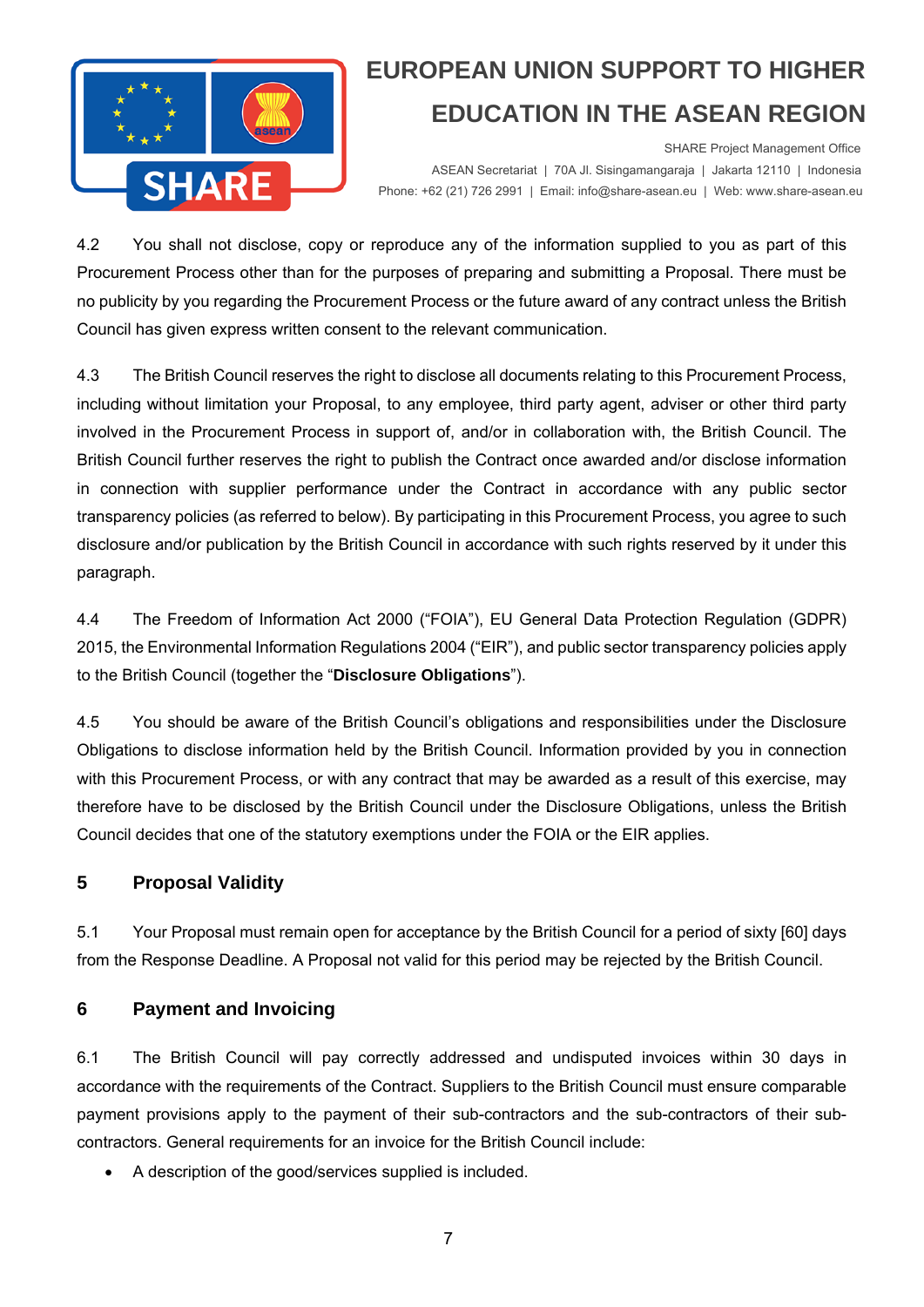

 SHARE Project Management Office ASEAN Secretariat | 70A Jl. Sisingamangaraja | Jakarta 12110 | Indonesia<br>Phone: +62 (21) 726 2991 | Email: info@share-asean.eu | Web: www.share-asean.eu Phone: +62 (21) 726 2991 | Email: info@share-asean.eu | Web: www.share-asean.eu

- The British Council Purchase Order number is included.
- It is sent electronically via email in PDF format with any supporting documents as advised by the British Council Programme Management Team.

### **7 Specification**

#### 7.1 Please refer to the **Annex 4 – Terms of Reference – Research Study on the State of Higher Education in ASEAN Member States**

### **8 Mandatory Requirements / Constraints**

8.1 As part of your Proposal, you must confirm that you meet the mandatory requirements / constraints, if any, as set out in the British Council's specification forming part of this RFP. Failure to comply with any mandatory requirements or constraints shall entitle the British Council to reject a Proposal.

### **9 Key background documents**

*"Not Used"* 

### **10 Timescales**

10.1 Subject to any changes notified to potential suppliers by the British Council in accordance with the Proposal Conditions, the intended timescales applicable to this Procurement Process are:

| <b>Activity</b>                                               | Date / time  |
|---------------------------------------------------------------|--------------|
| RFP Issued to bidding suppliers                               | 27 May 2022  |
| Deadline for clarification questions (Clarification Deadline) | 6 June 2022  |
| British Council to respond to clarification questions         | 10 June 2022 |
| Deadline for submission of Proposals by potential suppliers   | 12 June 2022 |
| (Response Deadline)                                           |              |
| Application shortlisting                                      | 15 June 2022 |
| <b>Final Decision</b>                                         | 17 June 2022 |
| Contract start date                                           | 4 July 2022  |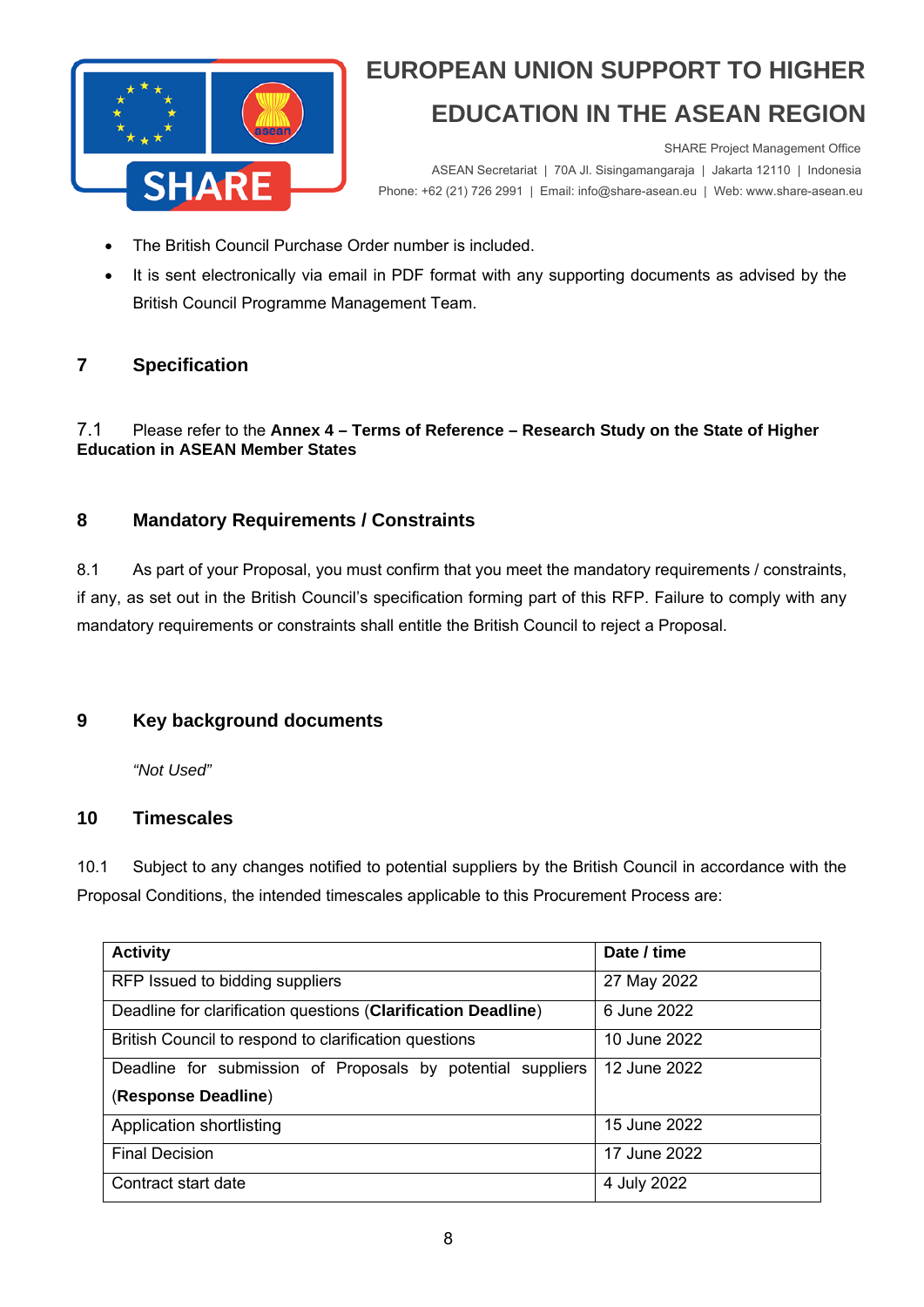

 SHARE Project Management Office ASEAN Secretariat | 70A Jl. Sisingamangaraja | Jakarta 12110 | Indonesia<br>Phone: +62 (21) 726 2991 | Email: info@share-asean.eu | Web: www.share-asean.eu Phone: +62 (21) 726 2991 | Email: info@share-asean.eu | Web: www.share-asean.eu

#### **11 Instructions for Responding**

11.1 The documents that must be submitted to form your Proposal are listed at Part [2] (Submission Checklist) of Annex [2] (Supplier Proposal) to this RFP. All documents required as part of your Proposal should be submitted to *sharepmo@britishcouncil.org* by the **Response Deadline of 12 June 2022, 23.59 Jakarta Time**, as set out in the Timescales section of this RFP.

11.2 The following requirements should be complied with when submitting your Proposal in response to this RFP:

- Please ensure that you send your submission in good time to prevent issues with technology late Proposals may be rejected by the British Council.
- Do not submit any additional supporting documentation with your Proposal except where specifically requested to do so. PDF, JPG, PPT, Word and Excel formats can be used for any additional supporting documentation (other formats should not be used without the prior written approval of the British Council).
- All attachments/supporting documentation should be provided separately to your main Proposal document, clearly labelled and cross-referenced to the Proposal as relevant.
- If you submit a generic policy / document you must indicate the page and paragraph reference that is relevant to a particular part of your Proposal.
- Unless otherwise stated as part of this RFP or its Annexes, all Proposals should be in the format of the relevant British Council requirement with your response to that requirement inserted underneath.
- Where supporting evidence is requested as 'or equivalent' you must demonstrate such equivalence as part of your Proposal.
- Any deliberate alteration of a British Council requirement as part of your Proposal will invalidate your Proposal to that requirement and for evaluation purposes you shall be deemed not to have responded to that particular requirement.
- Responses should be concise, unambiguous, and should directly address the requirement stated.
- Your Proposal to the RFP requirements and pricing will be incorporated into the Contract, as appropriate.

### **12 Clarification Requests**

12.1 All clarification requests should be submitted to *sharepmo@britishcouncil.org* by the Clarification Deadline, as set out in the Timescales section of this RFP. The British Council is under no obligation to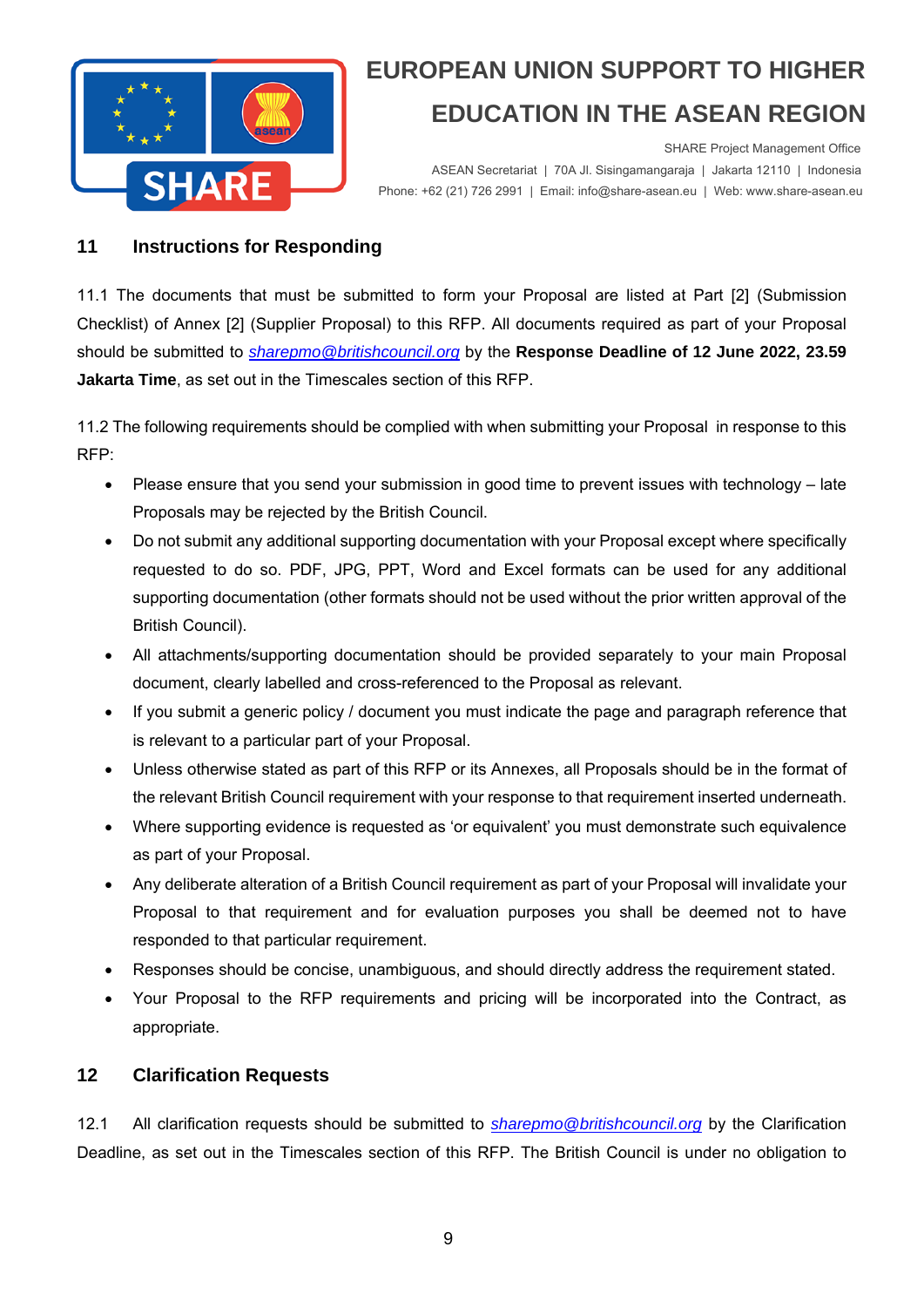

 SHARE Project Management Office ASEAN Secretariat | 70A Jl. Sisingamangaraja | Jakarta 12110 | Indonesia<br>Phone: +62 (21) 726 2991 | Email: info@share-asean.eu | Web: www.share-asean.eu Phone: +62 (21) 726 2991 | Email: info@share-asean.eu | Web: www.share-asean.eu

respond to clarification requests and will response if the question is appropriate and received before the Clarification Deadline.

12.2 Any clarification requests should clearly reference the appropriate paragraph in the RFP documentation and, to the extent possible, should be aggregated rather than sent individually.

12.3 The British Council reserves the right to issue any clarification request made by you, and the response, to all potential suppliers unless you expressly require it to be kept confidential at the time the request is made. If the British Council considers the contents of the request not to be confidential, it will inform you and you will have the opportunity to withdraw the clarification query prior to the British Council responding to all potential suppliers.

12.4 The British Council may at any time request further information from potential suppliers to verify or clarify any aspects of their Proposal or other information they may have provided. Should you not provide supplementary information or clarifications to the British Council by any deadline notified to you, your Proposal may be rejected in full and you may be disqualified from this Procurement Process.

#### **13 Evaluation Criteria**

13.1 You will have your Proposal evaluated as set out below:

**Stage 1:** Proposals will be checked to ensure that they have been completed correctly and all necessary information has been provided. responses correctly completed with all relevant information being provided and all mandatory requirements as outlined in Section 8 met will proceed to Stage 2. Any Proposal not correctly completed in accordance with the requirements of this RFP and/or containing omissions may be rejected at this point. Where a Proposal is rejected at this point it will automatically be disqualified and will not be further evaluated.

 $\downarrow$ 

**Stage 2:** If a bidder succeeds in passing Stages 1 of the evaluation, then it will have its Proposal evaluated in accordance with the evaluation methodology set out below.

13.2 Award Criteria – Responses from potential suppliers will be assessed to determine the most economically advantages proposal using the following criteria and weightings and will be assessed entirely on your response submitted:

| <b>Criteria</b> | Weighting |
|-----------------|-----------|
| Social Value    | 10%       |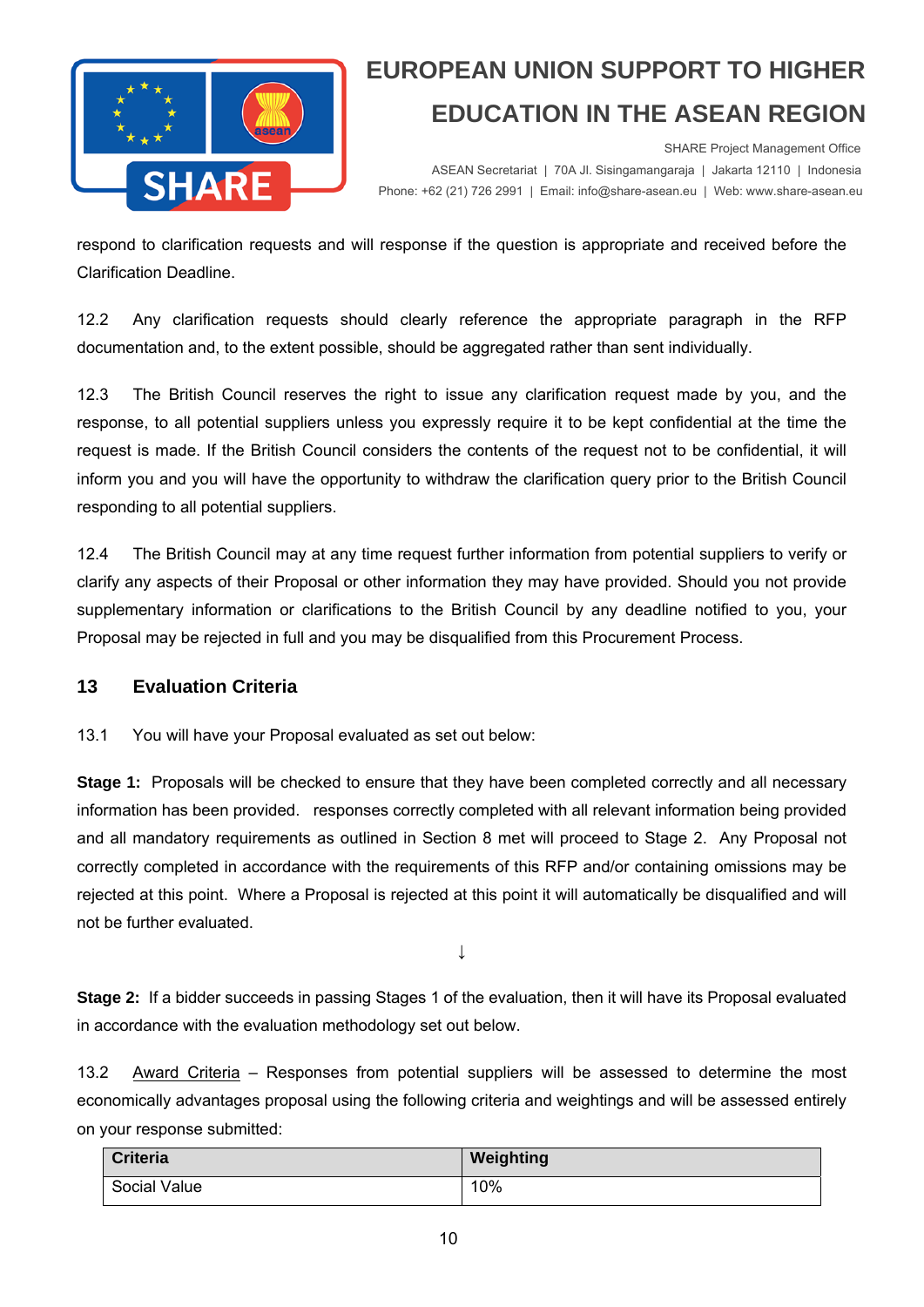

SHARE Project Management Office

ASEAN Secretariat | 70A Jl. Sisingamangaraja | Jakarta 12110 | Indonesia<br>Phone: +62 (21) 726 2991 | Email: info@share-asean.eu | Web: www.share-asean.eu Phone: +62 (21) 726 2991 | Email: info@share-asean.eu | Web: www.share-asean.eu

| Methodology and Approach | 70% |
|--------------------------|-----|
| Commercial               | 20% |

13.3 Scoring Model – Proposals will be subject to an initial review at the start of Stage 2 of the evaluation process. Any Proposals not meeting mandatory requirements or constraints (if any) will be rejected in full at this point and will not be assessed or scored further. Proposals not so rejected will be scored by an evaluation panel appointed by the British Council for all criteria other than Commercial using the following scoring model:

| <b>Points</b> | Interpretation                                                                                |
|---------------|-----------------------------------------------------------------------------------------------|
| 10            | <b>Excellent</b> – Overall the response demonstrates that the bidder meets all areas of the   |
|               | requirement and provides all of the areas evidence requested in the level of detail           |
|               | requested. This, therefore, is a detailed excellent response that meets all aspects of the    |
|               | requirement leaving no ambiguity as to whether the bidder can meet the requirement.           |
|               |                                                                                               |
| 7             | Good - Overall the response demonstrates that the bidder meets all areas of the               |
|               | requirement and provides all of the areas of evidence requested, but contains some trivial    |
|               | omissions in relation to the level of detail requested in terms of either the response or the |
|               | evidence. This, therefore, is a good response that meets all aspects of the requirement       |
|               | with only a trivial level ambiguity due the bidders failure to provide all information at the |
|               | level of detail requested.                                                                    |
|               |                                                                                               |
| 5             | <b>Adequate</b> – Overall the response demonstrates that the bidder meets all areas of the    |
|               | requirement, but not all of the areas of evidence requested have been provided. This,         |
|               | therefore, is an adequate response, but with some limited ambiguity as to whether the         |
|               | bidder can meet the requirement due to the bidder's failure to provide all of the evidence    |
|               | requested.                                                                                    |
|               |                                                                                               |
| 3             | Poor - The response does not demonstrate that the bidder meets the requirement in one         |
|               | or more areas. This, therefore, is a poor response with significant ambiguity as to whether   |
|               | the bidder can meet the requirement due to the failure by the bidder to show that it meets    |
|               | one or more areas of the requirement.                                                         |
|               |                                                                                               |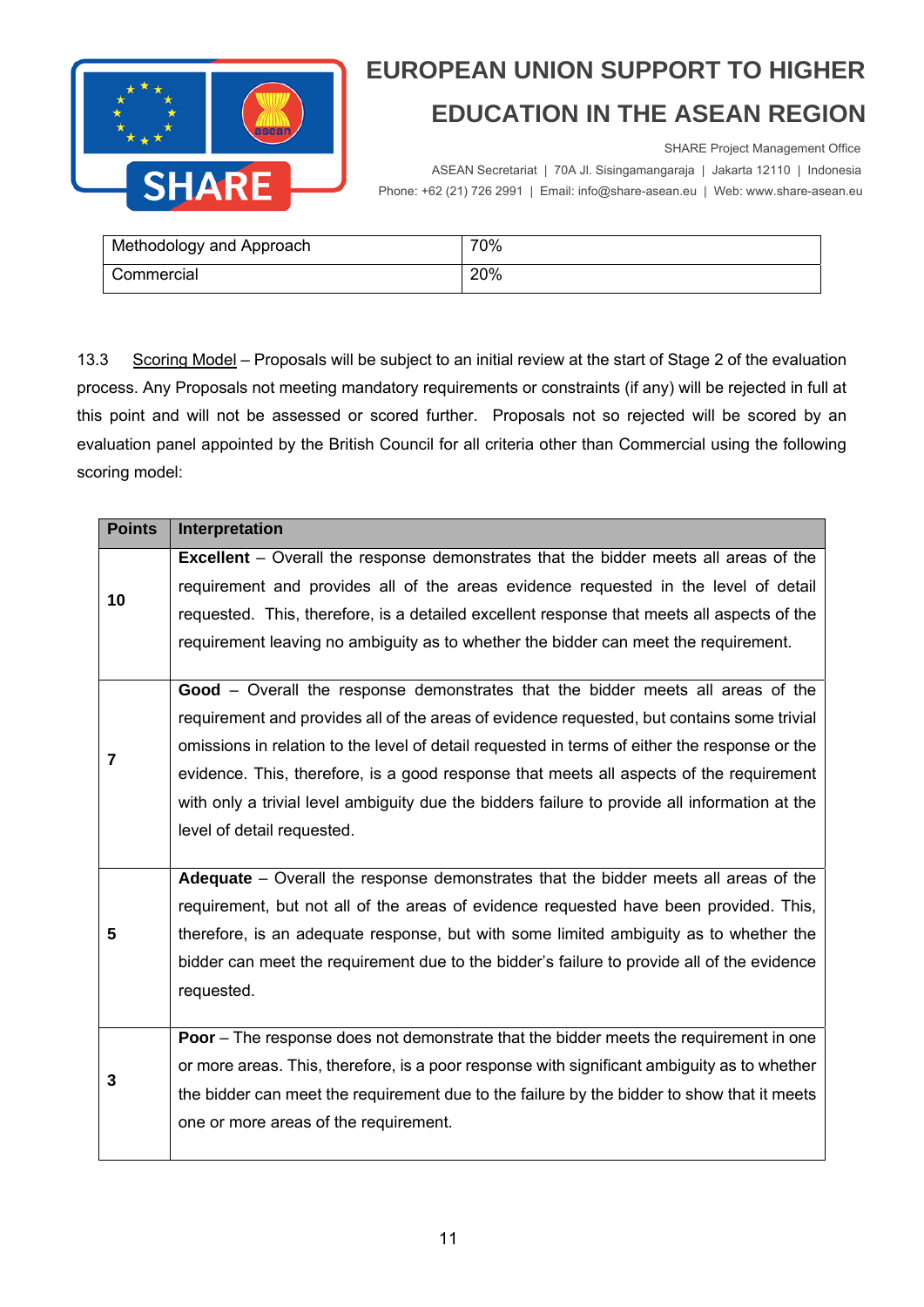

 SHARE Project Management Office ASEAN Secretariat | 70A Jl. Sisingamangaraja | Jakarta 12110 | Indonesia<br>Phone: +62 (21) 726 2991 | Email: info@share-asean.eu | Web: www.share-asean.eu Phone: +62 (21) 726 2991 | Email: info@share-asean.eu | Web: www.share-asean.eu

**0 Unacceptable** – The response is non-compliant with the requirements of the RFP and/or no response has been provided.

13.4 Commercial Evaluation – Your "Overall Price" (as calculated in accordance with requirements of Annex [3] (Pricing Approach) for the goods and/or services will be evaluated by the evaluation panel for the purposes of the commercial evaluation, further information on this approach may be available in Annex 3. In the event that any prices are expressed as being subject to any pricing assumptions, qualifications or indexation not provided for by the British Council as part of the pricing approach, the British Council may reject the full Proposal at this point. The British Council may also reject any Proposal where the Overall Price for the goods and/or services is considered by the British Council to be abnormally low following the relevant processes set out under the procurement rules. A maximum offer score of 10 will be awarded to the Proposal offering the lowest "Overall Price". Other Proposals will be awarded a mark by application of the following formula: (Lowest Overall Price/Overall Price being evaluated) x 10 (rounded to two decimal places) = commercial score.

13.5 Moderation and application of weightings – The evaluation panel appointed for this Procurement Process will meet to agree and moderate scores for each award criteria. Final scores in terms of a percentage of the overall Proposal score will be obtained by applying the relevant weighting factors set out as part of the award criteria table above. The percentage scores for each award criteria will be amalgamated to give a percentage score out of 100.

13.6 The Winning Proposal(s) - The winning Proposal shall be the Proposal scoring the highest percentage score out of 100 when applying the above evaluation methodology, which is also supported by any required verification evidence (to include, without limitation, any updated information)] obtained by the Authority relating to any self-certification or other requirements referred to at any time in this Procurement Process.

### **List of Annexes forming part of this RFP (issued as separate documents):**

**Annex 1 – Terms and Conditions – Research Study on the State of Higher Education in ASEAN Member States**